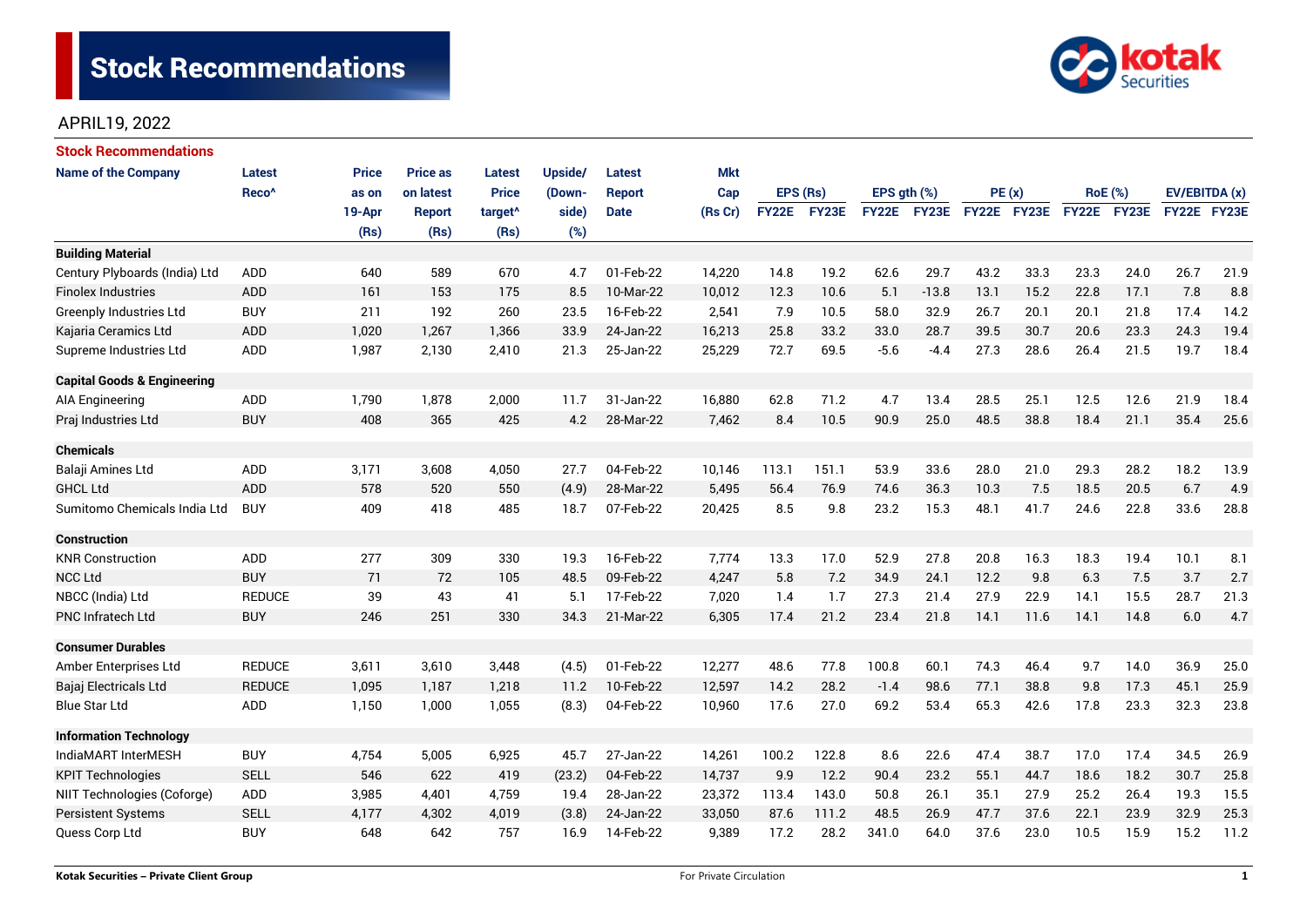

# APRIL 19, 2022

| <b>Stock Recommendations</b>       |                   |              |                 |                     |         |               |            |              |       |              |         |             |      |                |      |               |      |
|------------------------------------|-------------------|--------------|-----------------|---------------------|---------|---------------|------------|--------------|-------|--------------|---------|-------------|------|----------------|------|---------------|------|
| <b>Name of the Company</b>         | <b>Latest</b>     | <b>Price</b> | <b>Price as</b> | <b>Latest</b>       | Upside/ | Latest        | <b>Mkt</b> |              |       |              |         |             |      |                |      |               |      |
|                                    | Reco <sup>^</sup> | as on        | on latest       | <b>Price</b>        | (Down-  | <b>Report</b> | Cap        | EPS (Rs)     |       | EPS ath (%)  |         | PE(x)       |      | <b>RoE</b> (%) |      | EV/EBITDA (x) |      |
|                                    |                   | 19-Apr       | Report          | target <sup>^</sup> | side)   | <b>Date</b>   | (Rs Cr)    | <b>FY22E</b> | FY23E | <b>FY22E</b> | FY23E   | FY22E FY23E |      | FY22E FY23E    |      | FY22E FY23E   |      |
|                                    |                   | (Rs)         | (Rs)            | (Rs)                | (%)     |               |            |              |       |              |         |             |      |                |      |               |      |
| <b>Metals &amp; Mining</b>         |                   |              |                 |                     |         |               |            |              |       |              |         |             |      |                |      |               |      |
| <b>MOIL Ltd</b>                    | <b>BUY</b>        | 185          | 170             | 215                 | 16.1    | 18-Feb-22     | 4,932      | 14.5         | 16.4  | 95.9         | 13.1    | 12.8        | 11.3 | 11.5           | 12.2 | 6.6           | 5.0  |
| <b>APL Apollo Tubes Ltd</b>        | <b>BUY</b>        | 1,026        | 820             | 980                 | (4.5)   | 28-Jan-22     | 25,656     | 21.0         | 27.0  | $-27.6$      | 28.6    | 48.9        | 38.0 | 26.7           | 26.8 | 28.2          | 22.4 |
|                                    |                   |              |                 |                     |         |               |            |              |       |              |         |             |      |                |      |               |      |
| Oil & Gas                          |                   |              |                 |                     |         |               |            |              |       |              |         |             |      |                |      |               |      |
| Chennai Petroleum Corp             | <b>BUY</b>        | 197          | 104             | 127                 | (35.5)  | 25-Jan-22     | 2,934      | 30.3         | 18.2  | 75.1         | $-39.9$ | 6.5         | 10.8 | 24.6           | 12.5 | 7.6           | 9.3  |
| <b>Gujarat Gas</b>                 | ADD               | 512          | 660             | 734                 | 43.2    | 10-Feb-22     | 35,257     | 18.7         | 26.7  | 0.5          | 42.8    | 27.4        | 19.2 | 24.3           | 27.3 | 16.8          | 12.1 |
| <b>MRPL</b>                        | ADD               | 58           | 47              | 50                  | (13.3)  | 31-Jan-22     | 10,109     | 1.2          | 6.8   | $-137.5$     | 466.7   | 48.1        | 8.5  | 4.7            | 23.8 | 14.4          | 9.4  |
|                                    |                   |              |                 |                     |         |               |            |              |       |              |         |             |      |                |      |               |      |
| <b>Paints</b>                      |                   |              |                 |                     |         |               |            |              |       |              |         |             |      |                |      |               |      |
| Akzo Nobel India Ltd               | <b>BUY</b>        | 1,870        | 1,887           | 2,670               | 42.8    | 14-Feb-22     | 8,733      | 57.9         | 67.2  | 27.3         | 16.1    | 32.3        | 27.8 | 17.9           | 19.7 | 19.4          | 16.5 |
|                                    |                   |              |                 |                     |         |               |            |              |       |              |         |             |      |                |      |               |      |
| <b>Pharmaceuticals</b>             |                   |              |                 |                     |         |               |            |              |       |              |         |             |      |                |      |               |      |
| Suven Pharmaceuticals              | <b>REDUCE</b>     | 562          | 561             | 550                 | (2.0)   | 17-Aug-21     | 14,262     | 16.9         | 21.1  | 19.0         | 24.9    | 33.2        | 26.6 | 27.6           | 26.5 | 26.0          | 20.3 |
|                                    |                   |              |                 |                     |         |               |            |              |       |              |         |             |      |                |      |               |      |
| <b>Transportation</b>              |                   |              |                 |                     |         |               |            |              |       |              |         |             |      |                |      |               |      |
| Aegis Logistics Ltd                | <b>BUY</b>        | 227          | 216             | 310                 | 36.5    | 14-Feb-22     | 7,583      | 12.6         | 13.6  | 28.6         | 7.9     | 18.0        | 16.7 | 20.4           | 19.0 | 10.3          | 9.2  |
| <b>Allcargo Global Logistics</b>   | <b>BUY</b>        | 366          | 346             | 430                 | 17.6    | 15-Feb-22     | 8,999      | 27.7         | 31.3  | 246.3        | 13.0    | 13.2        | 11.7 | 21.2           | 20.1 | 7.0           | 5.9  |
| <b>Blue Dart Express</b>           | <b>BUY</b>        | 6,493        | 6,926           | 7,975               | 22.8    | 01-Feb-22     | 15,453     | 115.0        | 134.0 | 98.3         | 16.5    | 56.5        | 48.5 | 36.2           | 33.3 | 16.1          | 13.9 |
| <b>VRL Logistics Ltd</b>           | <b>BUY</b>        | 519          | 499             | 625                 | 20.4    | 04-Feb-22     | 4,733      | 11.3         | 18.3  | 117.3        | 61.9    | 45.9        | 28.4 | 14.3           | 21.6 | 14.6          | 11.1 |
|                                    |                   |              |                 |                     |         |               |            |              |       |              |         |             |      |                |      |               |      |
| <b>Others</b>                      |                   |              |                 |                     |         |               |            |              |       |              |         |             |      |                |      |               |      |
| Bata India Ltd                     | <b>BUY</b>        | 1,911        | 1,895           | 2,380               | 24.5    | 10-Feb-22     | 24,652     | 27.0         | 36.6  | $-509.1$     | 35.6    | 70.8        | 52.2 | 16.3           | 19.4 | 34.7          | 27.7 |
| <b>Central Depository Services</b> | <b>REDUCE</b>     | 1,398        | 1,510           | 1,505               | 7.6     | 10-Feb-22     | 14,680     | 29.9         | 34.8  | 55.7         | 16.4    | 46.8        | 40.2 | 28.5           | 26.6 | 37.1          | 31.8 |
| <b>EPL Ltd</b>                     | <b>ADD</b>        | 174          | 187             | 205                 | 18.0    | 10-Feb-22     | 5.472      | 7.1          | 8.6   | $-6.6$       | 21.1    | 24.5        | 20.2 | 12.1           | 13.2 | 9.5           | 7.8  |
| JK Paper Ltd                       | ADD               | 346          | 315             | 340                 | (1.6)   | 22-Mar-22     | 6,150      | 35.0         | 51.2  | 146.5        | 46.3    | 9.9         | 6.7  | 19.6           | 23.1 | 6.2           | 4.6  |
| Radico Khaitan Ltd                 | <b>REDUCE</b>     | 906          | 903             | 890                 | (1.7)   | 08-Apr-22     | 12,044     | 20.6         | 24.5  | 1.5          | 18.9    | 44.0        | 37.0 | 14.6           | 15.2 | 27.9          | 24.8 |
| <b>VIP Industries Ltd</b>          | <b>REDUCE</b>     | 713          | 648             | 620                 | (13.1)  | 04-Feb-22     | 10,127     | 6.2          | 12.0  | $-187.3$     | 93.5    | 115.0       | 59.4 | 14.3           | 23.2 | 52.2          | 32.3 |
| Welspun Corp Ltd                   | <b>SELL</b>       | 202          | 173             | 120                 | (40.6)  | 14-Feb-22     | 5,353      | 11.9         | 9.2   | $-49.8$      | $-22.7$ | 17.0        | 22.0 | 7.8            | 5.9  | 7.2           | 8.0  |

*Source: Kotak Securities - Private Client Group*

All recommendations are with a 12 month perspective from the date of the report/update. Investors are requested to use their discretion while deciding the timing, quantity of investment as well as the exit.

NR NoRated. The investment rating and target price, if any, have been suspended temporarily. Such suspension is in compliance with applicable regulation(s) and/or Kotak Securities policies in circumstances when Kotak Secur

Or its affiliates is acting in an advisory capacity in a merger or strategic transaction involving this company and in certain other circumstances.

**NM Not meaningful**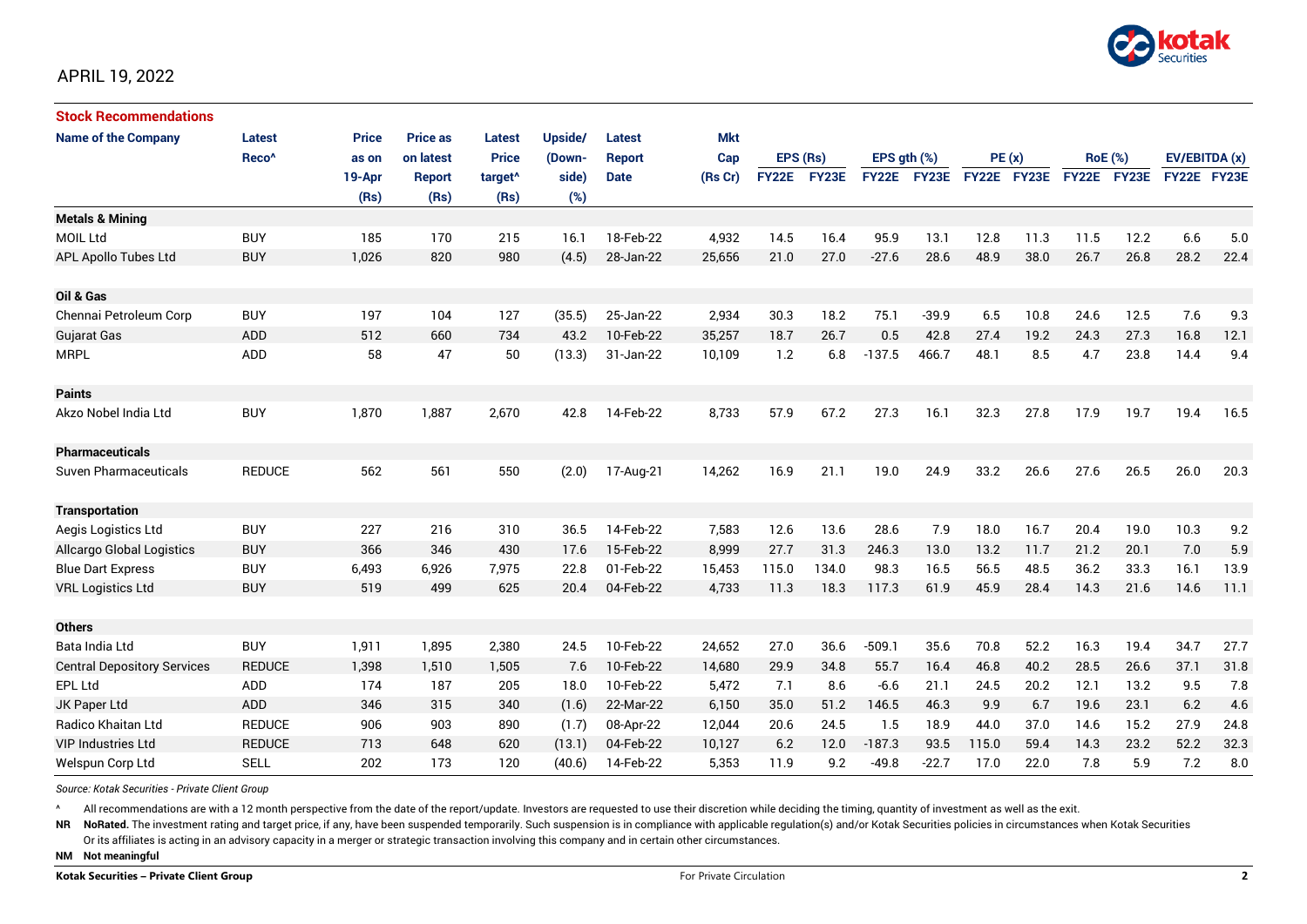

# APRIL 19, 2022

# **RATING SCALE (PRIVATE CLIENT GROUP)**

#### **Definitions of ratings**

| <b>BUY</b>       |   | - We expect the stock to deliver more than 15% returns over the next 12 months                                                                                                                                                                                                                                                                                                                                                     |
|------------------|---|------------------------------------------------------------------------------------------------------------------------------------------------------------------------------------------------------------------------------------------------------------------------------------------------------------------------------------------------------------------------------------------------------------------------------------|
| <b>ADD</b>       |   | - We expect the stock to deliver 5% - 15% returns over the next 12 months                                                                                                                                                                                                                                                                                                                                                          |
| <b>REDUCE</b>    |   | - We expect the stock to deliver -5% - +5% returns over the next 12 months                                                                                                                                                                                                                                                                                                                                                         |
| <b>SELL</b>      |   | - We expect the stock to deliver $\lt$ -5% returns over the next 12 months                                                                                                                                                                                                                                                                                                                                                         |
| <b>NR</b>        |   | - Not Rated. Kotak Securities is not assigning any rating or price target to the stock.                                                                                                                                                                                                                                                                                                                                            |
|                  |   | The report has been prepared for information purposes only.                                                                                                                                                                                                                                                                                                                                                                        |
| <b>SUBSCRIBE</b> |   | $-$ We advise investor to subscribe to the IPO.                                                                                                                                                                                                                                                                                                                                                                                    |
| <b>RS</b>        |   | - Rating Suspended. Kotak Securities has suspended the investment rating and price target for this stock, either because there is not a sufficient fundamental basis for determining, or there<br>are legal, regulatory or policy constraints around publishing, an investment rating or target. The previous investment rating and price target, if any, are no longer in effect for this stock and<br>should not be relied upon. |
| <b>NA</b>        |   | $-$ Not Available or Not Applicable. The information is not available for display or is not applicable                                                                                                                                                                                                                                                                                                                             |
| <b>NM</b>        |   | - Not Meaningful. The information is not meaningful and is therefore excluded.                                                                                                                                                                                                                                                                                                                                                     |
| <b>NOTE</b>      | - | Our target prices are with a 12-month perspective. Returns stated in the rating scale are our internal benchmark.                                                                                                                                                                                                                                                                                                                  |

# **FUNDAMENTAL RESEARCH TEAM (PRIVATE CLIENT GROUP)**

| <b>Shrikant Chouhan</b>                                                                                | Arun Agarwal                                                                                                    | <b>Amit Agarwal, CFA</b>            | <b>Hemali Dhame</b>          |
|--------------------------------------------------------------------------------------------------------|-----------------------------------------------------------------------------------------------------------------|-------------------------------------|------------------------------|
| <b>Head of Research</b>                                                                                | Auto & Auto Ancillary                                                                                           | <b>Transportation, Paints, FMCG</b> | <b>Banking &amp; Finance</b> |
| shrikant.chouhan@kotak.com                                                                             | arun.agarwal@kotak.com                                                                                          | agarwal.amit@kotak.com              | Hemali.Dhame@kotak.com       |
| +91 22 6218 5408                                                                                       | +91 22 6218 6443                                                                                                | +91 22 6218 6439                    | +91 22 6218 6433             |
| Jatin Damania                                                                                          | Purvi Shah                                                                                                      | <b>Rini Mehta</b>                   | K. Kathirvelu                |
| Metals & Mining, Midcap                                                                                | Pharmaceuticals                                                                                                 | <b>Research Associate</b>           | <b>Support Executive</b>     |
| jatin.damania@kotak.com                                                                                | purvi.shah@kotak.com                                                                                            | rini.mehta@kotak.com                | k.kathirvelu@kotak.com       |
| +91 22 6218 6440                                                                                       | +91 22 6218 6432                                                                                                | +91 80801 97299                     | +91 22 6218 6427             |
| <b>Sumit Pokharna</b><br>Oil and Gas, Information Tech<br>sumit.pokharna@kotak.com<br>+91 22 6218 6438 | Pankaj Kumar<br><b>Construction, Capital Goods &amp; Midcaps</b><br>pankajr.kumar@kotak.com<br>+91 22 6218 6434 |                                     |                              |

#### **TECHNICAL RESEARCH TEAM (PRIVATE CLIENT GROUP)**

| <b>Shrikant Chouhan</b>    | <b>Amol Athawale</b>    |  |
|----------------------------|-------------------------|--|
| shrikant.chouhan@kotak.com | amol.athawale@kotak.com |  |
| +91 22 6218 5408           | +91 20 6620 3350        |  |
|                            |                         |  |

**Sayed Haider** Research Associate [sayed.haider@kotak.com](mailto:sayed.haider@kotak.com) +91 22 62185498

#### **DERIVATIVES RESEARCH TEAM (PRIVATE CLIENT GROUP)**

+91 22 6218 5497 +91 33 6615 6273

**Sahaj Agrawal Prashanth Lalu Prasenjit Biswas, CMT, CFTe** [sahaj.agrawal@kotak.com](mailto:sahaj.agrawal@kotak.com) [prashanth.lalu@kotak.com](mailto:prashanth.lalu@kotak.com) [prasenjit.biswas@kotak.com](mailto:prasenjit.biswas@kotak.com)